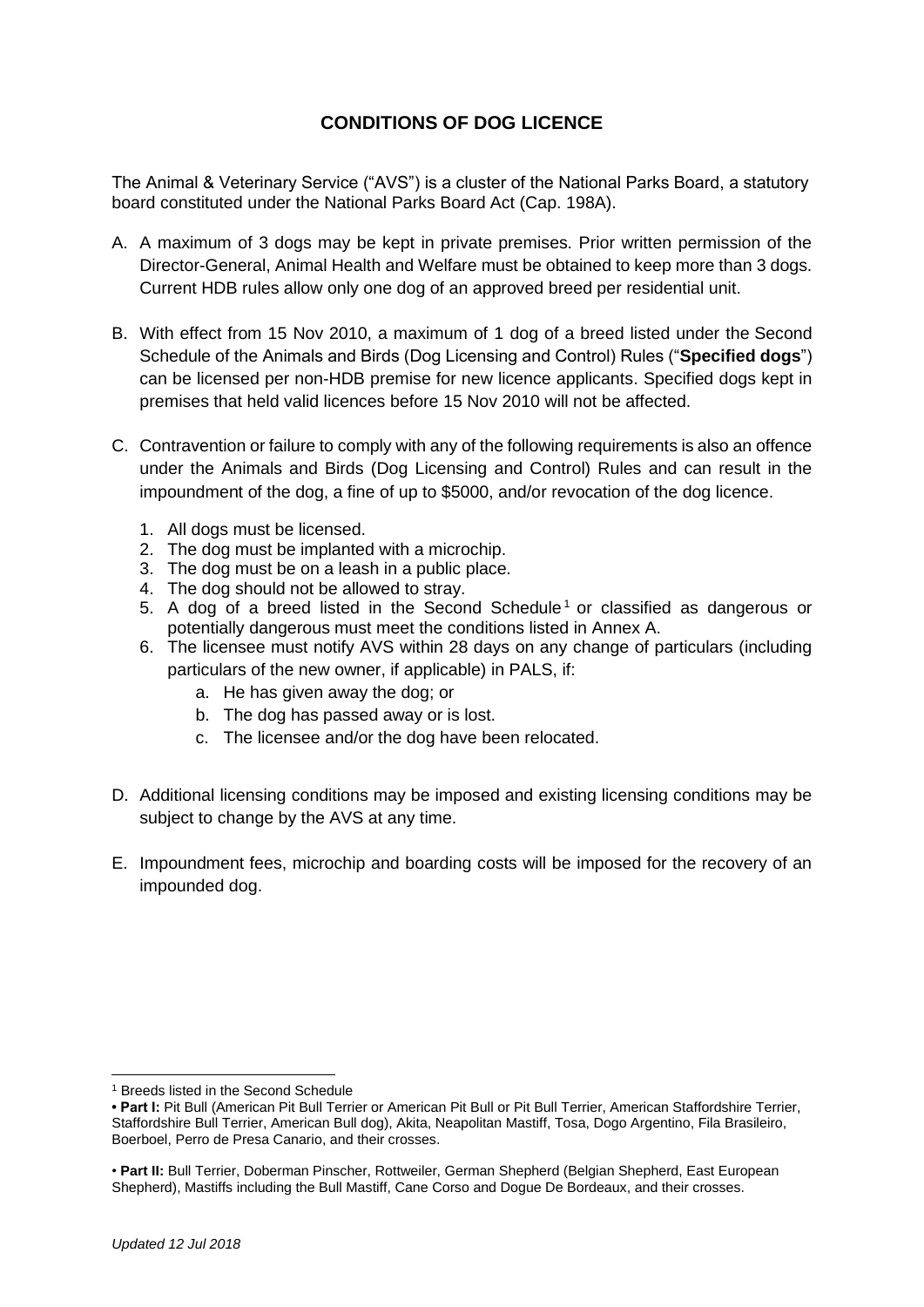F. A dog licence is valid for the duration specified in the licence (up to 3 years) and must be renewed before expiry of licence. The licence/renewal fee\* is as follows:

| Category               | 1-year Licence | 2-year Licence   | 3-year Licence           | <b>One-time Licence</b> |
|------------------------|----------------|------------------|--------------------------|-------------------------|
| Dog below 5 months old | \$15(\$13.50)  | N.A.             | N.A.                     | N.A.                    |
| Sterilised dog         | \$15(\$13.50)  | \$25 (\$22.50)   | N.A.                     | \$35(\$31.50)           |
| Non-sterilised dog     | \$90(\$81)     | \$165 (\$148.50) | \$230 (\$207)            | N.A                     |
| 4th or subsequent dogs | \$180 (\$162)  | \$325 (\$292.50) | \$460<br>(\$414)<br>*For | (\$414) *For<br>\$460   |
|                        |                |                  | non-sterilised dogs      | sterilised dogs         |

*\*Fees with 10% rebate for payment made via electronic payment platforms i,e, GIRO, online or AXS stations are indicated in (brackets).*

G. Please visit our website at https://www.avs.gov.sg/licensing-a-pet for more details.